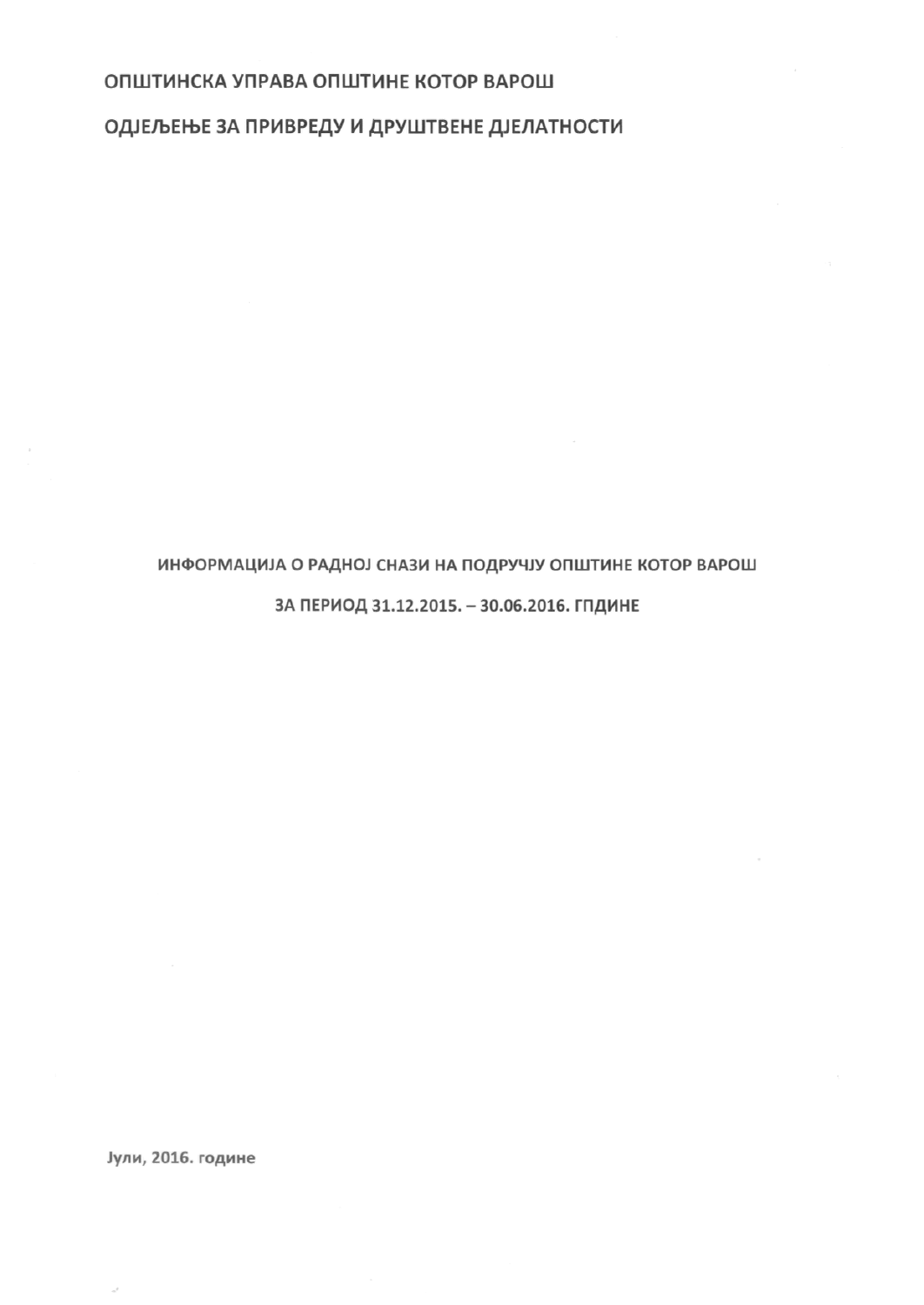Према подацима ЈУ "Завод за запошљавање" Републике Српске, филијала Бања Лука, биро Котор Варош, на подручју општине је на дан 31.12.2015. године било евидентирано 2.734 незапослена лица од којих 1.212 чини женску популацију, а 1.522 лица мушку.

Према истој институцији на дан 30.06.2016. године је било евидентирано 2.794 пријављених лица од чега је 1.258 пријављених жена и 1.536 мушкараца. То значи да је у полугодишњем периоду дошло до повећања броја пријављених лица за 60 или за 2,19 %.

Активну радну снагу на дан 31.12.2015. године чини 2.261 лице од чега су 962 лица женска популација. Лица која су пријављена искључиво ради остварења права на здравствену заштиту или остварења неких других права има 473 од чега су 250 лица жене.

Кретање незапослених лица у полугодишњем периоду (31.12. 2015.-30.06.2016. год.) је представљено у табели бр 1.

Табела 1.

| Евидентирана незапослена лица | Стање на дан |             |        |
|-------------------------------|--------------|-------------|--------|
|                               | 31.12.2015.  | 30.06.2016. | Индекс |
| Мушкарци                      | 1522         | 1536        | 100.91 |
| Жене                          | 1212         | 1258        | 103.79 |
| УКУПНО                        | 2734         | 2794        | 102,19 |

Квалификациона структура незапослених радника на подручју општине Котор Варош је приказана у следећој табели.

Табела 2.

| Квалификациона       | Стање на дан   |                |        |
|----------------------|----------------|----------------|--------|
| структура радника    | 31.12.2015.    | 30.06.2016.    | Индекс |
| Неквалификовани      | 1107           | 1084           | 97,92  |
| радници              |                |                |        |
| Полуквалификовани    | 29             | 26             | 89,65  |
| радници              |                |                |        |
| Квалификовани        | 1000           | 1045           | 104,5  |
| радници              |                |                |        |
| Средња<br>стручна    | 457            | 504            | 110,28 |
| спрема               |                |                |        |
| Високо               |                |                |        |
| квалификовани        | 3              | $\overline{2}$ | 66,6   |
| радници              |                |                |        |
| Виша<br>стручна      | 8              | 8              | 100,0  |
| спрема               |                |                |        |
| Висока<br>школаска   | 35             | 29             | 82,85  |
| спрема (180 ECTS)    |                |                |        |
| Висока<br>школаска   | 88             | 92             | 104,54 |
| (240 ECTS)<br>спрема |                |                |        |
| Магистар (300 ECTS)  | 5              | $\overline{2}$ | 40,0   |
| Магистар<br>(стари   | $\overline{2}$ | $\overline{2}$ | 100,0  |
| програм)             |                |                |        |
| УКУПНО               | 2734           | 2794           | 102,19 |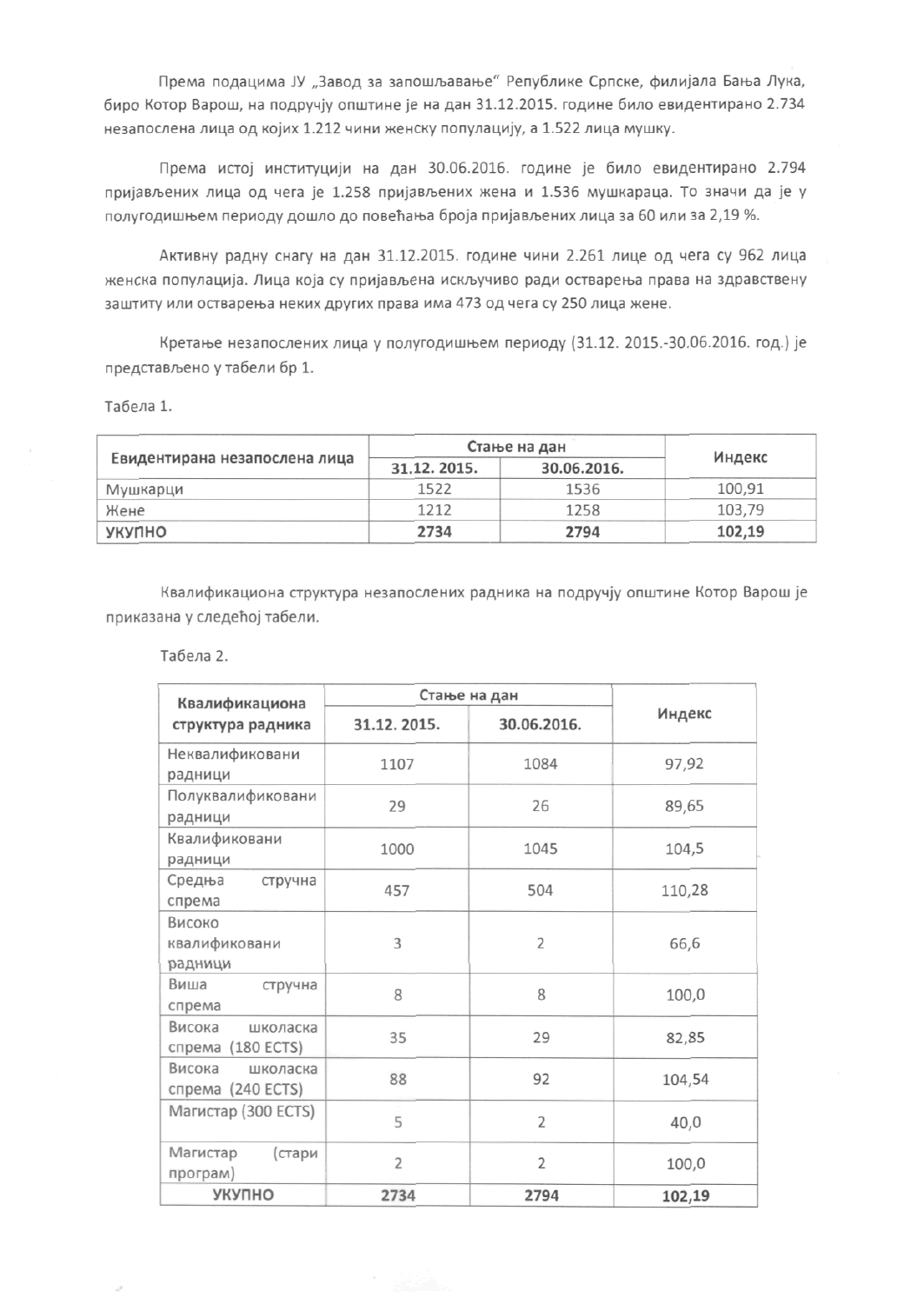У табели бр.2 се може примијетити да се у посматраном периоду (полугодишњем), као и претходних година, није промијенио ранг заступљености лица са различитим степеном образовања. Доминантну групу на евиденцији чине неквалификовани радници, на другом міесту су квалификовани радници а на трећем міесту су радници са средњом стручном спремом. У табеларном приказу се приміећује да је значајан број евидентираних и са високом школском спремом, посебно оних са 240 ECTS. У посматраном периоду број евидентираних лица са 180 ECTS је смањен за 6, док је број евидентираних лица са 240 ECTS повећан за 4.

У оквиру трећег степена стручне спреме (квалификовани радници), стањем на дан 31.12.2015. године, најбројнија занимање су:

- Трговци (100 радника);
- Обућарски радници (98 радника);
- Зидари (78 радника);
- Галантеристи (68 радника);
- Металостругари (64 радника);
- Возач теретних моторних возила (58 радника);
- Кухари (54 радника);
- Механичари машина (51 радник);
- Конобари (49 радника);
- Машински обликовачи дрвета (40 радника);
- Бравари (45 радника);
- Аутомеханичари (38 радника);
- Машинбравари (35 радника);
- Тесари (34 радника);
- Столари (18 радника);
- Руковаоци грађевинским машинама (12 радника);
- Инсталатери гријања (11 радника);
- Електромеханичари (6 радника) и др.

Што се тиче четвртог степена стручне спреме (средња стручна спрема), стањем на дан 31.12.2015. године најбројнија занимања су:

- Економски техничари (81 радник);
- Машински техничари (73 радника);  $\sim$
- Матуранти гимназије (49 радника);
- Правни техничари (22 радника);
- Кожарски техничари (18 радника);
- Техничари финалне обраде дрвета (18 радника);
- Шумарски техничари (18 радника);
- Туристички техничари (17 радника);
- Трговински техничари (16 радника);
- Медицински техничари (15 радника);
- Грађевински техничари (13 радника);
- Пољопривредни техничари (11 радника);
- Техничари за друмски саобраћај (10 радника) и др.